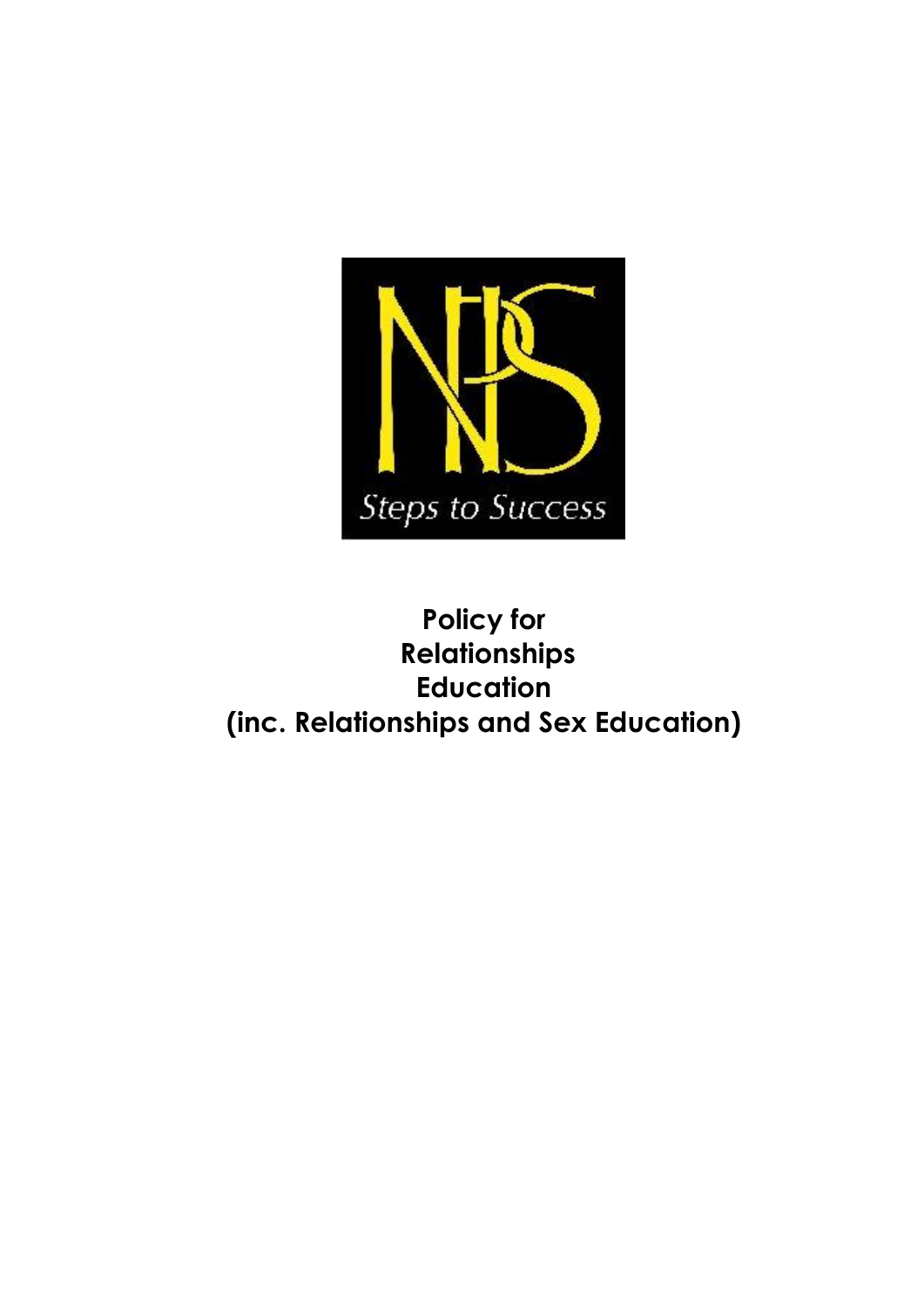#### **Our Philosophy**

At NPS we value the importance of Relationships Education (RE), Relationships and Sex Education (RSE) and Health Education to help and support young people through their physical, emotional and moral development. This subject is vital in helping children to cope with the emotional and physical aspects of growing and preparing them for the challenges and responsibilities that sexual maturity brings.

A new curriculum for Relationships Education (RE), Relationships and Sex Education (RSE) and Health Education has been introduced by the Department for Education, which became compulsory from September 2020.

*"This compulsory subject has been introduced to help to keep children safe; prepare them for the world in which they are growing up, including the laws as they relate to relationships, sex and health; to help foster respect for others and for difference."*

**(Damian Hinds – Secretary of State for Education February 25th, 2019)**

#### **Working in partnership with parents**

At N.P.S, we recognise the partnership of home and school, of parent and teacher, in this important area of personal development. Parents (and carers) are the prime educators for children on sex and relationships and schools should complement and reinforce this role, building on what pupils learn at home.

A Parent Consultation was carried out in order to discuss what would be taught in each year group, address any concerns and help to support parents in managing conversations with their children on these issues. A copy of the Parent Consultation and the resulting feedback from parents can be found on the NPS Parent App.

Parents are informed by class teachers when lessons addressing certain areas of the curriculum are about to take place. These topics include safe touch, stranger danger, correct terminology for the genitals and physical changes during puberty. The parents of children in Years 5 and 6 are informed by letter when RSE lessons dealing specifically with puberty, sexual relationships and reproduction will be taking place. They are given an outline of the lesson content and invited to contact school if they have any queries or concerns.

Parents are aware that they have the right to withdraw their children from Sex Education lessons, (beyond the national curriculum for science, which remains statutory.) However, parents who are considering withdrawing their child are encouraged to first discuss this with the head teacher/class teacher to ensure their wishes are understood and to clarify the nature and purpose of the curriculum. The head teacher can then explain to the parents the benefits of receiving this important education and any detrimental effects withdrawal may have on the child, for example the social and emotional effects of being excluded from the lessons and the chances of the child hearing their peers' version of what was said rather than the teachers'. However, if parents still decide they wished to withdraw their child, their wishes would be respected.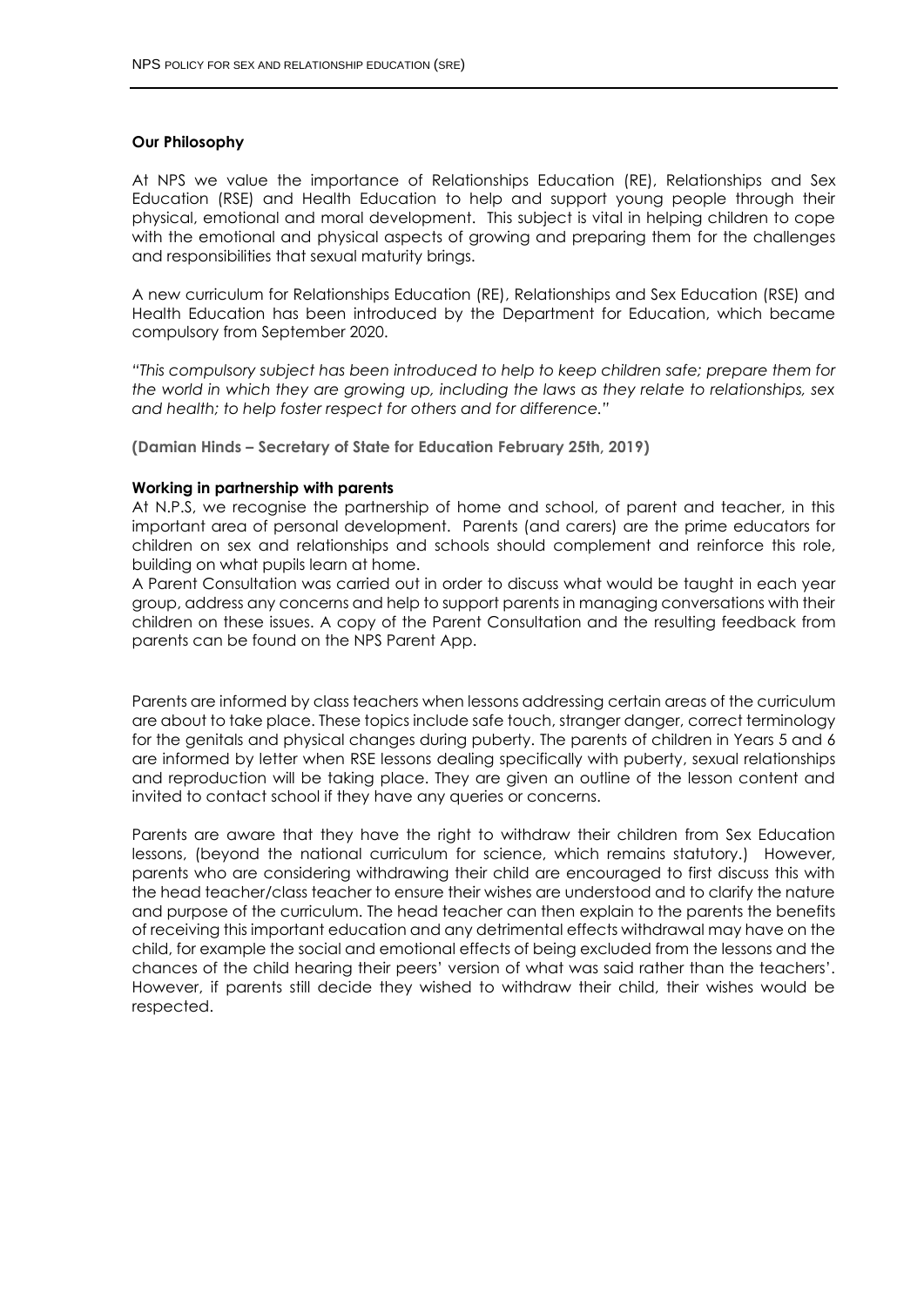#### **What is Relationships Education?**

Relationships Education is about physical, moral and emotional development. It is about the understanding of the importance of stable and loving relationships, respect, love and care. It is also about the teaching of sex, sexuality and sexual health.

Relationships Education has three main elements.

- 1. Attitudes and values:
	- learning the importance of values and moral considerations
	- learning the value of family life, marriage and stable relationships
	- learning the value of love, respect and care
- 2. Personal and social skills:
	- learning to manage emotions and relationships confidently and sensitively
	- developing empathy and self-respect
	- learning to make choices without prejudice
	- appreciating the consequences of choices made
	- managing conflict
	- recognising and avoiding exploitation and abuse
- 3. Knowledge and understanding:
	- learning about and understanding physical development
	- understanding human sexuality, reproduction, sexual health, emotions and relationships

# **What is Relationships and Sex Education?**

RSE is a continuing, developmental process, which includes the exploration of attitudes and values and the development of skills, as well as the presentation of factual knowledge. As with all other learning, it should be gradual and matched to the child's maturity and stage of development.

RSE teaches children to develop an awareness of, and respect for, themselves and others. It aids the development of positive self-esteem, which will help children to cope with the challenges of personal growth. It enables children to be aware of the personal choices they can make and prepares them to make responsible decisions. It is about exploring feelings and emotions and enjoying confidence in one's own ability.

RSE teaches children how to maintain healthy, respectful relationships, concentrating on family and friendships, on and offline.

The new curriculum covers issues such as talking about emotions, online safety, body image, consent and harassment (in an age-appropriate way), stereotypes, respect and self-respect, tolerance and trust.

As part of the Relationships and Sex Education framework, pupils are taught about the nature and importance of family life and bringing up children. Pupils will learn about the significance of marriage and stable relationships, what a healthy family life looks like, that sometimes families look different, that these differences should be respected. Children are encouraged to be able to recognise if a family relationship is making them feel unhappy or unsafe and who to talk to. Care is taken that no child is stigmatised because of his or her home circumstances.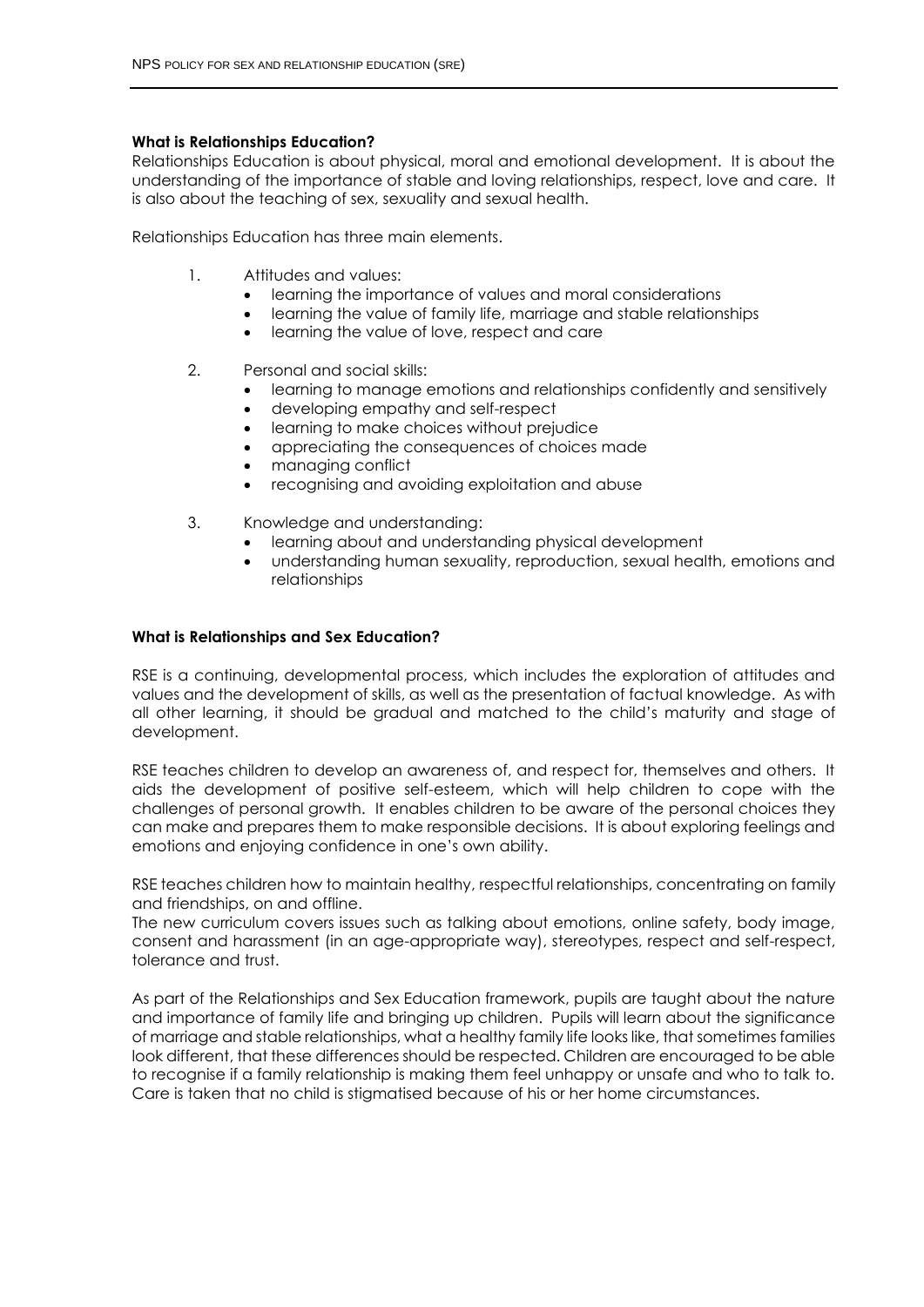#### **Aims and Objectives of our RSE Programme**

At N.P.S, we aim to provide a secure, sensitive and caring framework where learning and discussion can take place.

- To reassure children of their value and self-worth, including aspects of dignity, self respect and self-restraint.
- To nurture a responsible attitude towards personal relationships, such as aspects of mutual respect and care, and to develop sensitivity towards the needs of others encompassing fidelity and loyalty.
- To foster the ability to manage relationships in a responsible and healthy manner.
- To promote the value of loving relationships and of family life.
- To recognise the importance of stable loving relationships as a basis for family life.
- To provide knowledge of human reproductive processes.
- To inform children on matters of personal hygiene and related health issues.
- To encourage exploration of values and moral issues, taking into account the physical and moral risks associated with certain behaviour.
- To educate against discrimination and prejudice.
- To empower children to make informed choices about their developing sexuality.

This policy supports the following School Policies and should be read in conjunction with them.

- Equal Opportunities
- Statement of School Philosophy, Aims and Objectives
- Health and Safety
- Personal, Social and Health Education and Citizenship
- Child Protection

# **Policy, Formation and Consultation Process**

The policy has been written following the new curriculum for Relationships Education (RE), Relationships and Sex Education (RSE) and Health Education introduced by the Department for Education, which became compulsory from September 2020.

Governors agreed a draft policy in consultation with teachers. The draft policy was presented to the teachers for their views. The parents or guardians of children from Year 1 to 6 were consulted and given the opportunity to give their views and ask questions of the teachers involved with Relationships Education. The full Governing Body finally agreed the policy. The school has appointed a Governor with special responsibility for PSHE and RSE.

# **Equal Opportunities**

In support of the Equal Opportunities Policy, all N.P.S. pupils, regardless of age, disability, gender reassignment, race, religion or belief, sex, sexual orientation, have the same opportunity to benefit from the Sex Education resources and teaching methods.

# **Organisation of School Sex and Relationship Education**

# **Who Will Teach RSE?**

All teaching staff (class teachers) will teach aspects of Relationship Education as part of the Science and the PSHE Curriculum. Opportunities will be provided in Years 4 and 5 for separate lessons on physical and emotional changes in puberty, and in Year 6 on conception and birth and on forming healthy relationships, assessing risks and resisting peer pressure. These lessons will be led by the form teachers, during timetabled PSHE lessons, and may occasionally involve health professionals and other members of staff.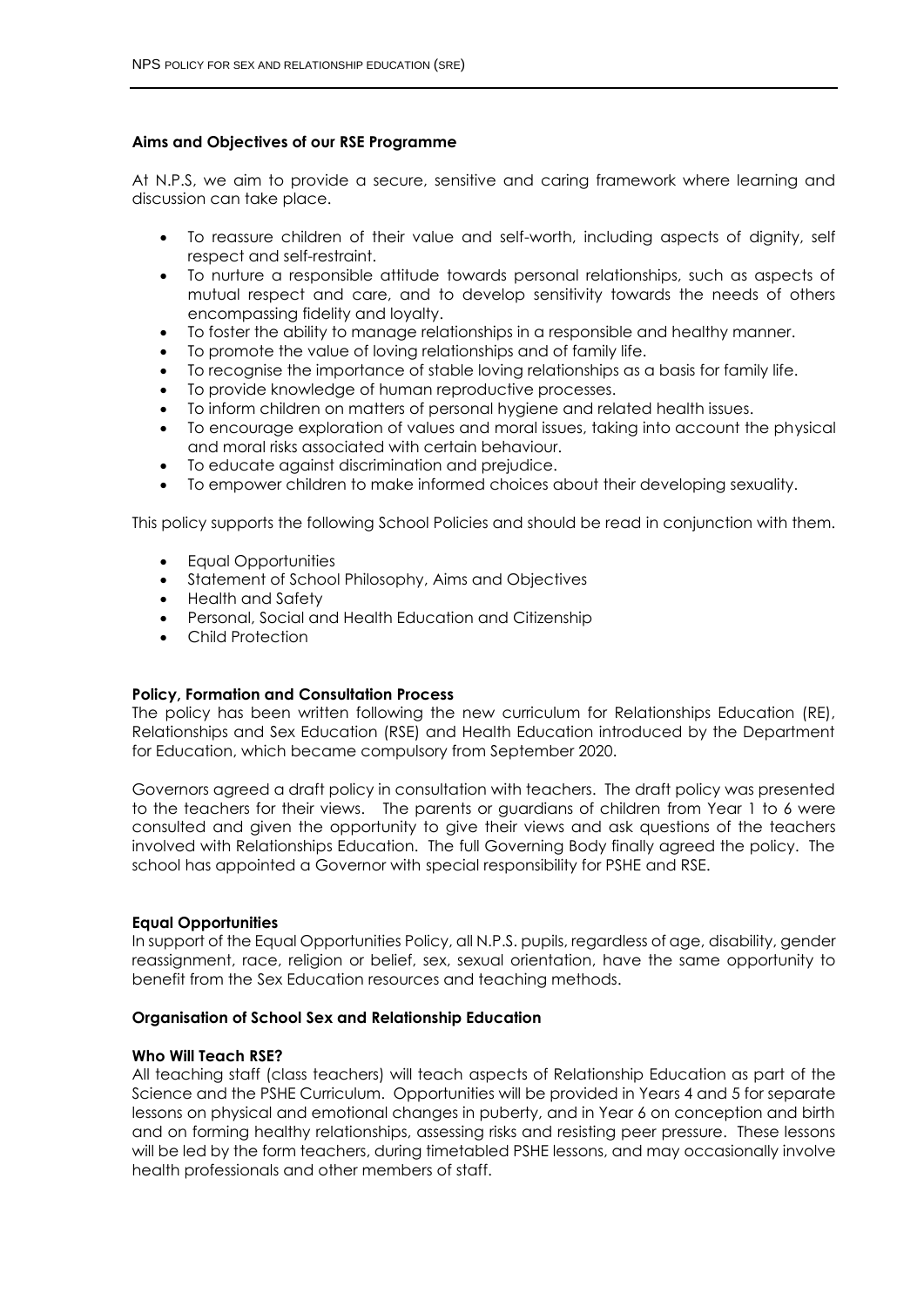#### **Methodology and Approach**

The Head Teacher and the PSHE Co-ordinator will be responsible for the organisation of RSE throughout the school.

There will be a whole-school approach – from Reception to Year 6. The subject will be taught in a cross-curricular way, encompassing all the elements within Personal, Social and Health Education topics, as well as expanding on human relationships, human and physical development and reproduction in Key Stage 2.

The **SCARF PSHE** scheme that we use delivers these units in a carefully sequenced way across Key Stage One, then Lower and Upper Key stage two, ensuring that content is both suitable and age-appropriate.

In discrete Sex Education lessons in Years 5 and 6, material used will be from a variety of sources as appropriate but will be based around Channel 4 Living and Growing Units 1, 2 and 3.

#### **Dealing with Sensitive Issues**

Governors and teachers agree that teachers should answer all children's questions relating to sex and relationship education in an open and factual way, taking into consideration their family background, culture, religious beliefs, and pupils' differing experiences. Governors expect teachers to use their professional judgement and discretion when faced with, or answering, questions, which they deem to be of a sensitive nature, for example homosexuality, transgender issues, contraception or sexually transmitted diseases.

The following ground rules have been established.

- Teachers should not enter into discussions about personal issues and lifestyles.
- No one (child or adult) has to answer a personal question.
- Nobody is forced to take part in discussion.
- Children are required to write any questions down anonymously rather than ask them out loud
- In discussion, teachers will promote the knowledge and use of correct medical names of body parts.
- Meanings of words are explained in a sensible and factual way.
- Children are told not to talk about the issues discussed outside of SRE lessons, unless it is at home with their parents or with the SRE/PSHCE teacher.

#### **Newcastle Preparatory School Sex and Relationship Education Programme**

Relationship education is delivered within the Science Curriculum and the four broad themes within PSHE.

- 1. Increasing confidence and responsibility and making the most of pupils' abilities.
- 2. Preparing to play an active role as citizens.
- 3. Embracing a healthier lifestyle.
- 4. Developing good relationships and respecting differences between people.

Through Relationship Education, the children should:

- develop confidence in talking, listening and thinking about feelings and relationships
- be able to name parts of the body and describe how their bodies work
- be able to protect themselves and ask for help and support
- be prepared for puberty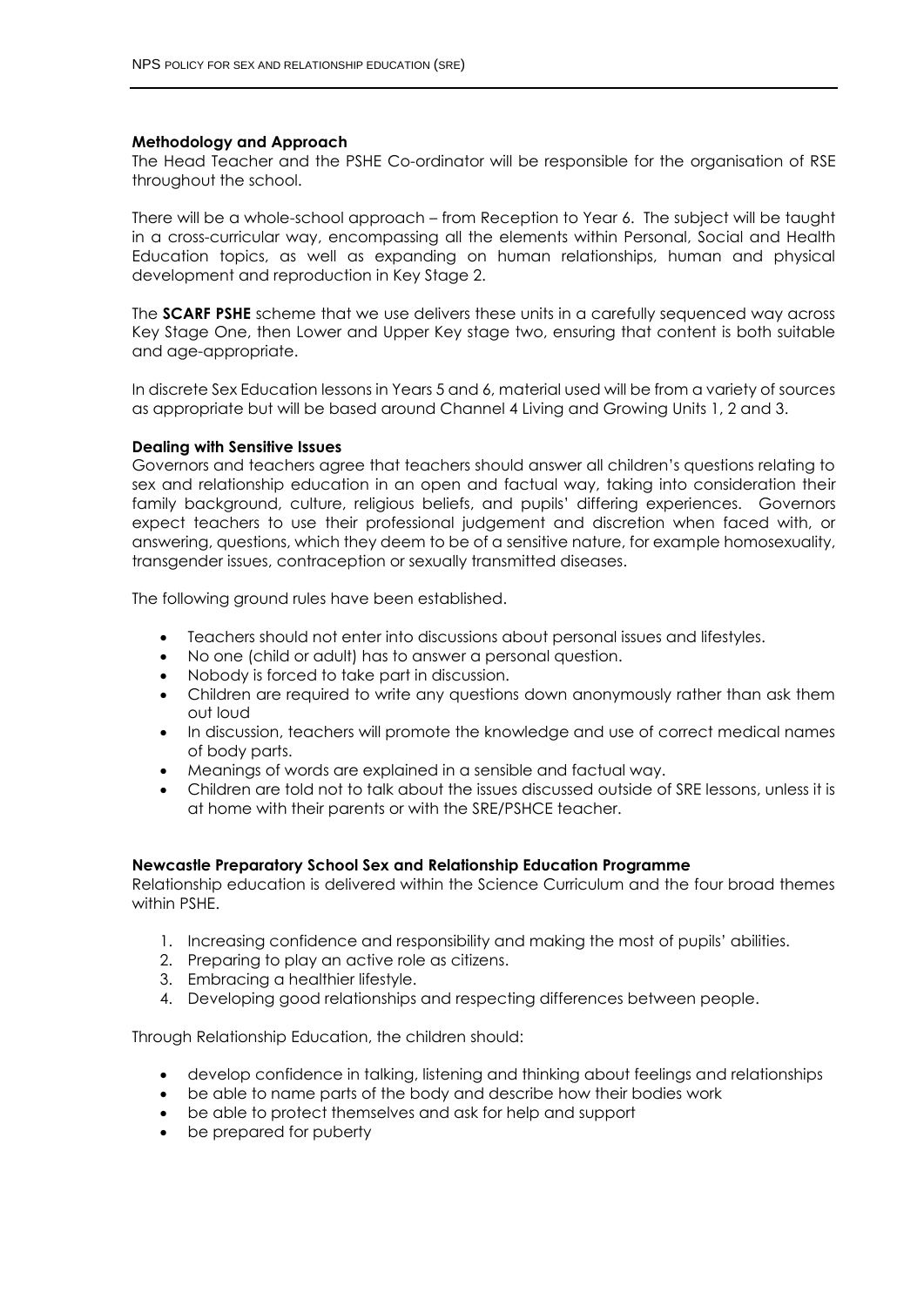Within the Science Curriculum, the children should: Key Stage 1:

- know that all creatures, including humans, move, feed, grow, use their senses and reproduce
- recognise the main external parts of their bodies
- know that humans and animals can produce offspring, which grow into adults
- recognise the similarities and differences between themselves and others, and treat others with sensitivity

Key Stage 2:

- know that the life processes common to humans and other animals include nutrition, growth and reproduction
- know about the main stages of the human life cycle

\*Parents should be aware that children cannot be withdrawn from these Science lessons.

# **Content for Key Stages 1 and 2**

At NPS, the Scheme of Work for Relationship education is taught under the following headings. Progression and continuity are built into the programme from Year 1 to Year 6, following the SCARF PSHCE scheme. At Foundation Stage Relationships Education is delivered through the Early Learning goals, in particular those relating to self-confidence and self-esteem, making relationships, behaviour and self-control and a sense of community.

# **RSE Content within the PSHCE CURRICULUM (SCARF Primary Resources)**

# **Key Stage One**

Year 1

- \* Loving, caring and supportive relationships and family life
- \* Boundaries, safe touch and unsafe secrets
- \* Privacy, inc. naming the genitals
- \* Exploring and expressing feelings and emotions
- \* Respecting and looking after each other
- \* Dealing with bullying
- \* Personal hygiene looking after our bodies
- \* Playing together choosing a friend

Year 2

- \* Friends and friendships
- \* Developing self-confidence and independence
- \* Keeping myself and others safe
- \* How my behaviour (positive and negative) affects others
- \* Growing from young to old and how people's needs change
- \* Boundaries and privacy (recap naming the genitals)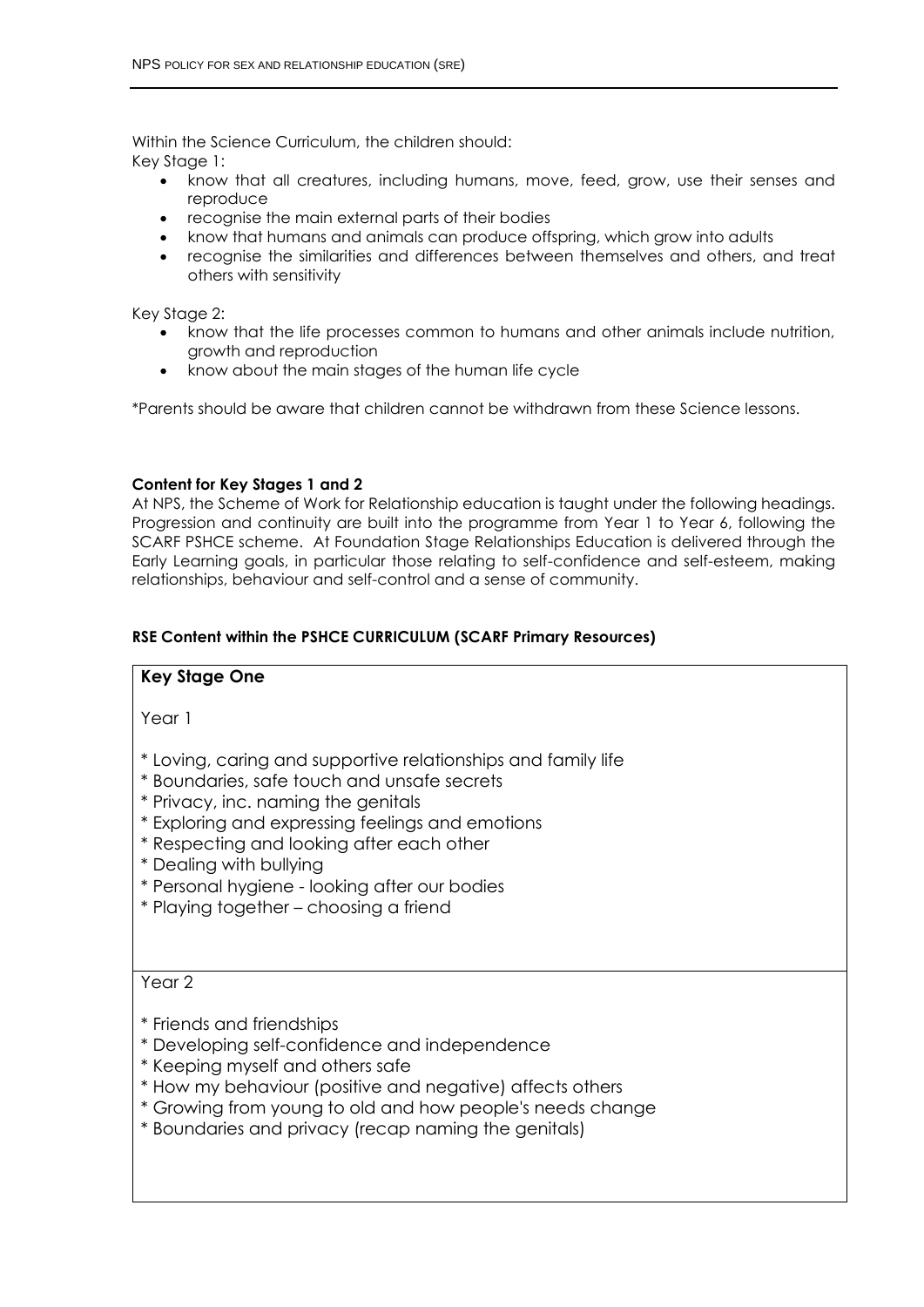# **Key Stage Two**

Year 3

\* Identifying key members of a family and knowing that there are different types of families

- \* Change, including bereavement
- \* Understanding risk, making informed choices and resisting pressure
- \* Discrimination and its consequences
- \* Images in the media, protecting personal information online
- \* Distinguishing between healthy and unhealthy relationships
- \* Life cycles, birth, parenthood, childhood and adulthood

# Year 4

- \* Different types of family units, inc. marriage
- \* Good and not so good feelings
- \* Recognising and challenging stereotypes
- \* Working and co-operating with each other
- \* Pressure to behave in unacceptable, unhealthy or risky ways. Consequences of our actions.
- \* Challenging bullying strength in numbers
- \* Exploring old age. Respecting our elders
- \* Staying safe online
- \* Changes in puberty, naming body parts, inc. sexual parts

# Year 5

- \* Working together and cooperating with others
- \* Identifying, discussing and expressing emotions.
- \*How our feelings affect people we live with
- \* Bullying, inc. homophobic bullying
- \* Communities family celebrations
- \* Physical and emotional changes during puberty 2-3 lessons. C4 video **"Changes"**
- \* Exploring developing responsibility/internet safety
- \* Keeping personal information private online
- \* Unhealthy relationships and risky behaviour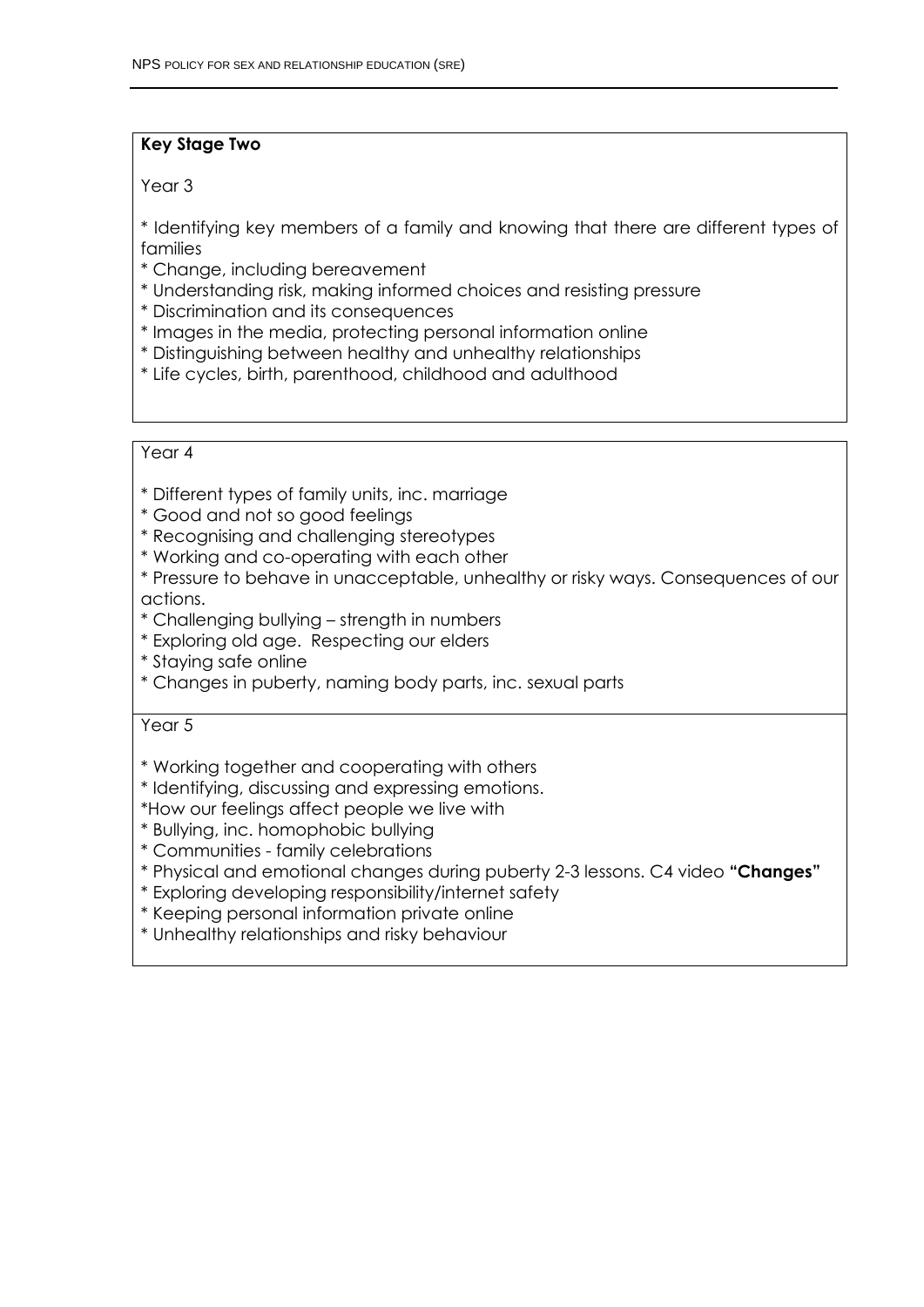# Year 6

- \* Belonging to a family, to a class, to a community
- \* Feeling good about myself inc. body image
- \* Pressure to conform to society's expectations
- \* Looking after my body/risks of internet, social media. Sharing images online.

\* Conception, sexual reproduction and birth. - 2-3 lessons. C4 video **"How Babies are made."** 

- \* Forced marriage.
- \* The importance of consent.
- \* How HIV affects the body's immune system.
- \* Stereotypes-labelling-role models-transgender issues

# **Specific Classroom Arrangement**

When planning lessons, teachers should consider appropriate grouping in respect of pupil experience and need. Mixed-gender classes will be the norm for the younger pupils.

Following consultation with parents we have decided that, in Years 5 and 6, girls and boys should be taught about issues such as menstruation, puberty and reproduction together, thus treating the issue as part of the broad Sex Education programme and avoiding boys' misconceptions and speculation. However, where further discussion of specific issues is required, single sex groups may be formed, in order to facilitate a safe and secure environment. This is particularly the case for girls in Years 5 and 6 who may have extra sessions with a female form teacher, to discuss menstruation and issues surrounding female puberty.

# **Online Safety**

From Lower Key Stage Two, children are informed of the risks involved in using the internet and social media, including grooming and abuse. Through discussion and the use of recommended resources, they are encouraged to develop awareness and resilience in the face of these dangers.

# **Inclusion**

At NPS the RSE curriculum offered is appropriate for the ages and aptitudes of the children, including children identified by the school as having special educational needs (SEN) and those with an Education Health Care Plan (EHC). The SENCO, and a creative learning team, support children throughout school and work is differentiated appropriately. All teachers have a clear understanding of the needs of each child. A range of teaching strategies are applied to ensure that activities are matched to the child's academic and emotional needs. The RSE policy does not undermine the fundamental British values of democracy, the rule of law, individual liberty, and mutual respect and tolerance of those with different faiths and beliefs.

# **Child Withdrawal Procedure**

Sex and Relationships Education at NPS is taught across the Curriculum but in Years 5 and 6 Sex Education lessons are always timetabled as a distinct and separate session. Parents are informed of the dates of these lessons by letter, and they are encouraged to contact teachers of they have any questions or concerns.